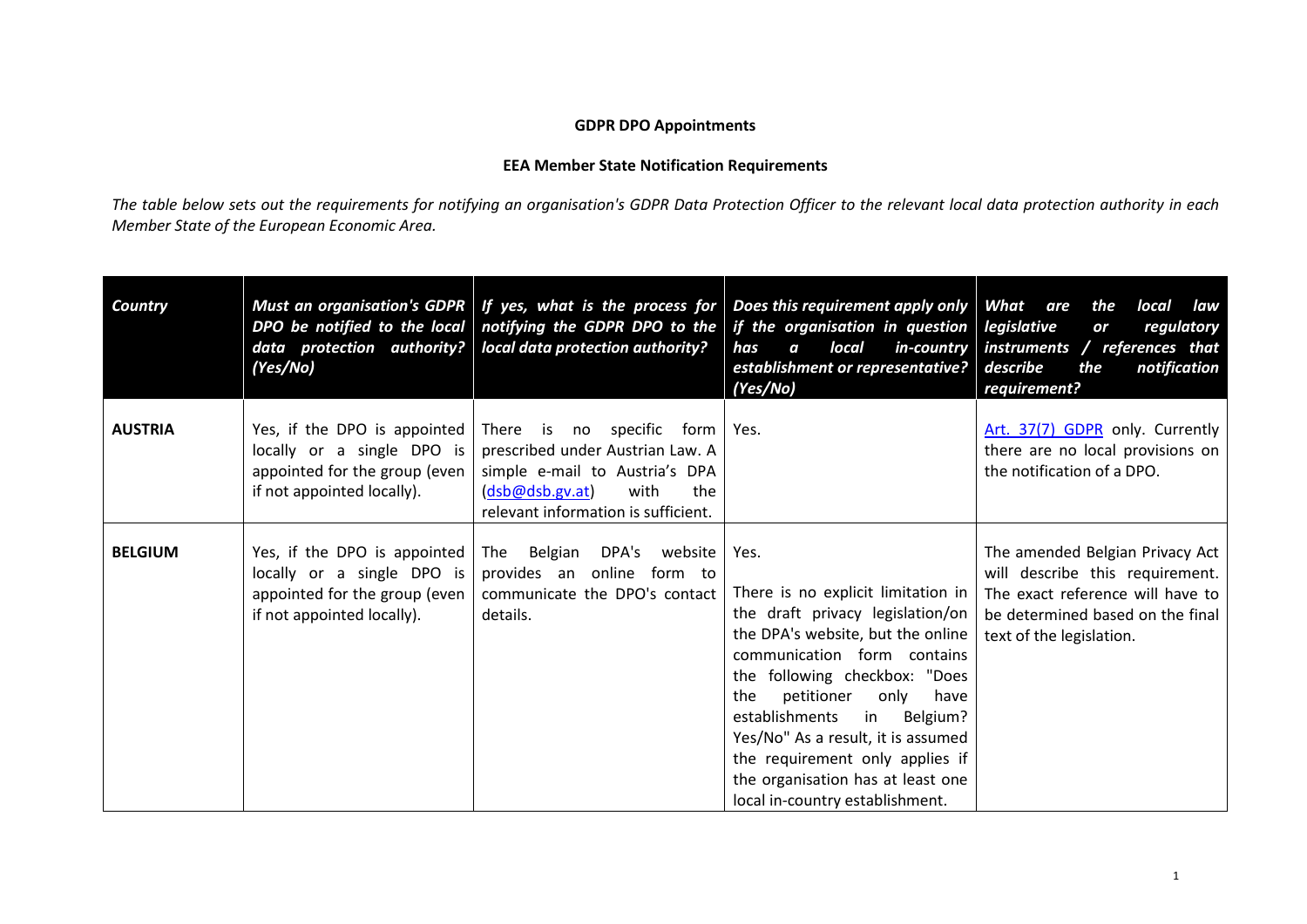| Country               | DPO be notified to the local<br>data protection authority?<br>(Yes/No)                                                                                        | Must an organisation's GDPR   If yes, what is the process for<br>notifying the GDPR DPO to the<br>local data protection authority?                                                                                                                                                                                             | Does this requirement apply only<br>if the organisation in question   legislative<br>local<br>in-country<br>has<br>$\boldsymbol{a}$<br>establishment or representative?<br>(Yes/No) | What<br>local<br>are<br>the<br>law<br>regulatory<br>or<br>instruments / references that<br>describe<br>the<br>notification<br>requirement?                                                                                                                                                                                                                                                                                |
|-----------------------|---------------------------------------------------------------------------------------------------------------------------------------------------------------|--------------------------------------------------------------------------------------------------------------------------------------------------------------------------------------------------------------------------------------------------------------------------------------------------------------------------------|-------------------------------------------------------------------------------------------------------------------------------------------------------------------------------------|---------------------------------------------------------------------------------------------------------------------------------------------------------------------------------------------------------------------------------------------------------------------------------------------------------------------------------------------------------------------------------------------------------------------------|
| <b>BULGARIA</b>       | Yes, if the DPO is appointed<br>locally or a single DPO is<br>appointed for the group (even<br>if not appointed locally).                                     | Unclear.<br>The form and the content of the<br>notification form, as well as the<br>procedure for submission will be<br>determined by the subordinate<br>normative act to the Bulgarian<br>Protection<br>Act<br>(i.e.<br>Data<br>Regulation for determination of<br>the activity of the commission<br>and its administration). | No explicit limitation<br>Unclear.<br>under local law.                                                                                                                              | The form and the content of the<br>notification form, as well as the<br>procedure for submission will be<br>determined by the subordinate<br>normative act to the Bulgarian<br>Protection<br>Act<br>(i.e.<br>Data<br>Regulation for determination of<br>the activity of the commission<br>and its administration). The exact<br>reference will have to<br>be<br>determined based on the final<br>text of the legislation. |
| <b>CROATIA</b>        | Yes, if the DPO is appointed<br>locally or a single DPO is<br>appointed for the group (even<br>if not appointed locally).                                     | Form provided on the official<br>website of the national authority<br>has to be sent by post, signed by<br>the representative.                                                                                                                                                                                                 | Unclear.<br>No explicit limitation<br>under local law.                                                                                                                              | Art. 37(7) GDPR only. Currently<br>there are no local provisions on<br>the notification of a DPO.                                                                                                                                                                                                                                                                                                                         |
| <b>CZECH REPUBLIC</b> | No. Only a locally appointed<br>DPO need be notified, unless<br>local Data Protection<br>the<br>Authority acts as the lead<br>authority for the organisation. | No online form is available.<br>The Czech DPA does not require<br>form<br>electronic<br>to<br>an<br>DPO's<br>communicate<br>contact<br>Other means<br>details.<br>0f<br>communication can be used.<br>contact details can<br>The<br>be<br>communicated via e-mail<br>to                                                        | Yes.                                                                                                                                                                                | Art. 37(7) GDPR only. Currently<br>there are no local provisions on<br>the notification of a DPO.                                                                                                                                                                                                                                                                                                                         |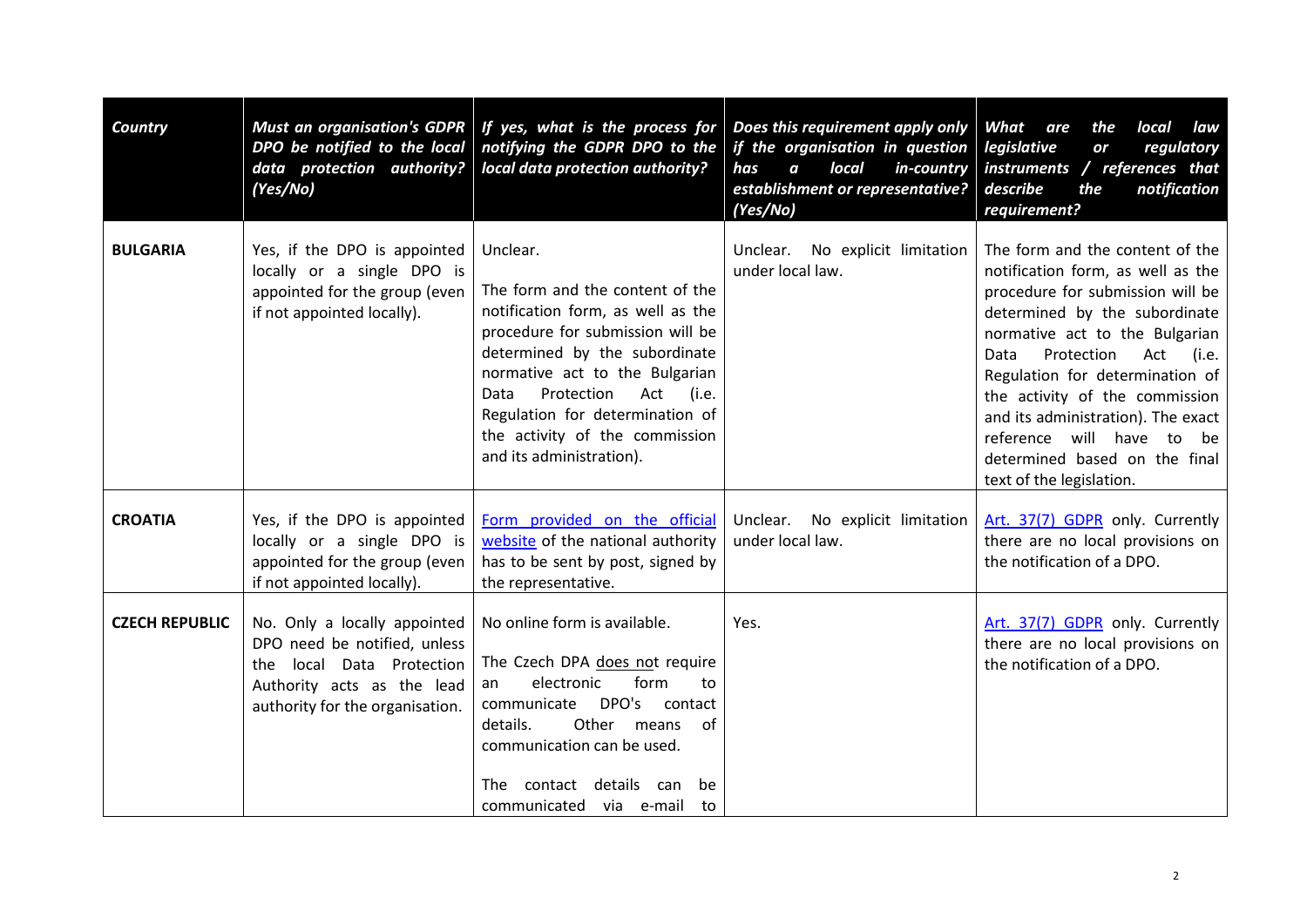| Country        | <b>Must an organisation's GDPR</b><br>DPO be notified to the local<br>data protection authority?<br>(Yes/No)              | If yes, what is the process for<br>notifying the GDPR DPO to the<br>local data protection authority?                                                                                                                                                                                                                                                                                                                                                                                | Does this requirement apply only<br>if the organisation in question<br>local<br>in-country<br>has<br>$\boldsymbol{a}$<br>establishment or representative?<br>(Yes/No) | What<br>are<br>the<br>local<br>law<br>legislative<br>regulatory<br>or<br>instruments / references that<br>describe<br>the<br>notification<br>requirement?                                                                               |
|----------------|---------------------------------------------------------------------------------------------------------------------------|-------------------------------------------------------------------------------------------------------------------------------------------------------------------------------------------------------------------------------------------------------------------------------------------------------------------------------------------------------------------------------------------------------------------------------------------------------------------------------------|-----------------------------------------------------------------------------------------------------------------------------------------------------------------------|-----------------------------------------------------------------------------------------------------------------------------------------------------------------------------------------------------------------------------------------|
|                |                                                                                                                           | posta@uoou.cz or data message<br>delivered to an official data box<br>(an electronic storage<br>site,<br>intended for delivery of official<br>documents<br>and<br>for<br>with<br>public<br>communication<br>authority bodies,<br>known and<br>accessible to all companies<br>having registered office in the<br>Czech Republic), The official<br>identifier of the data box is<br>qkbaa2n.<br>The subject line of an e-mail/data<br>message shall include: "oznámení<br>pověřence". |                                                                                                                                                                       |                                                                                                                                                                                                                                         |
| <b>CYPRUS</b>  | Yes, if the DPO is appointed<br>locally or a single DPO is<br>appointed for the group (even<br>if not appointed locally). | Notification can be made via<br>letter addressed to the Cyprus<br>DPA. Delivery by hand, post email<br>or fax is accepted.                                                                                                                                                                                                                                                                                                                                                          | Yes.                                                                                                                                                                  | Art. 37(7) GDPR only. Currently<br>there are no local provisions on<br>the notification of a DPO.<br>The information in this table has<br>been obtained directly from the<br>office of the Commissioner for<br>Personal Data in Cyprus. |
| <b>DENMARK</b> | Yes, if the DPO is appointed                                                                                              | Send<br>e-mail<br>an                                                                                                                                                                                                                                                                                                                                                                                                                                                                | to $ $ Yes.                                                                                                                                                           | Art. 37(7) GDPR only. Currently                                                                                                                                                                                                         |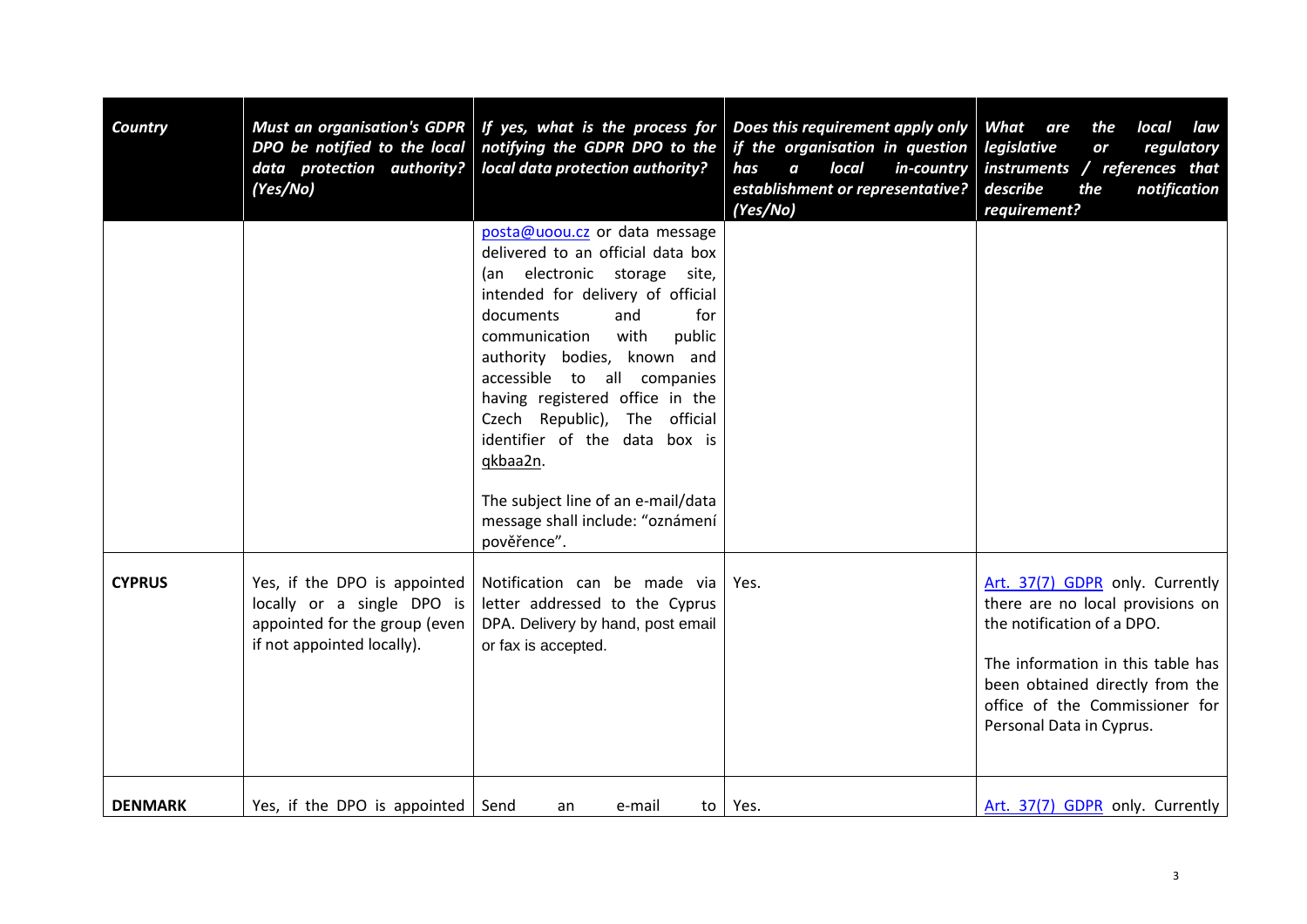| <b>Country</b> | DPO be notified to the local<br>data protection authority?<br>(Yes/No)                                                    | Must an organisation's GDPR   If yes, what is the process for<br>notifying the GDPR DPO to the<br>local data protection authority?                                                                                                                                                                                                                                                                                                                                                                                                                                                     | Does this requirement apply only<br>if the organisation in question<br>local<br>in-country<br>has<br>$\boldsymbol{a}$<br>establishment or representative?<br>(Yes/No) | What<br>are<br>the<br>local<br>law<br>legislative<br>regulatory<br>or<br>instruments / references that<br>describe<br>the<br>notification<br>requirement?                                                                                                     |
|----------------|---------------------------------------------------------------------------------------------------------------------------|----------------------------------------------------------------------------------------------------------------------------------------------------------------------------------------------------------------------------------------------------------------------------------------------------------------------------------------------------------------------------------------------------------------------------------------------------------------------------------------------------------------------------------------------------------------------------------------|-----------------------------------------------------------------------------------------------------------------------------------------------------------------------|---------------------------------------------------------------------------------------------------------------------------------------------------------------------------------------------------------------------------------------------------------------|
|                | locally or a single DPO is<br>appointed for the group (even<br>if not appointed locally).                                 | dt@datatilsynet.dk,<br>containing<br>the name of the organisation,<br>and the name, telephone number<br>and e-mail address of the DPO.                                                                                                                                                                                                                                                                                                                                                                                                                                                 |                                                                                                                                                                       | there are no local provisions on<br>the notification of a DPO.<br>The only guidance<br>is the<br>description currently found on<br>the webpage of the Danish Data<br>Protection Authority as referred<br>to in the description of the<br>process to the left. |
| <b>ESTONIA</b> | Yes, if the DPO is appointed<br>locally or a single DPO is<br>appointed for the group (even<br>if not appointed locally). | The Company can notify the<br>Estonian<br>Data<br>Protection<br>Inspectorate (DPI) via e-Business<br>Register's Company Registration<br>Portal<br>(https://ettevotjaportaal.rik.ee/i<br>ndex.py?chlang=eng, DPI's guide<br>Estonian:<br>in<br>http://www.aki.ee/et/andmekait<br>sespetsialisti-maaramine/kuidas-<br>ettevotjaportaalis-<br>andmekaitsespetsialisti-andmed-<br>esitada).<br>Alternatively, the Company can<br>the<br>send<br><b>DPI</b><br>written<br>a i<br>notification.<br>The<br>notification<br>hand-written<br>must<br>contain<br>signatures or it must be signed | Yes.                                                                                                                                                                  | Art. 37(7) GDPR only. Currently<br>there are no local provisions on<br>the notification of a DPO.                                                                                                                                                             |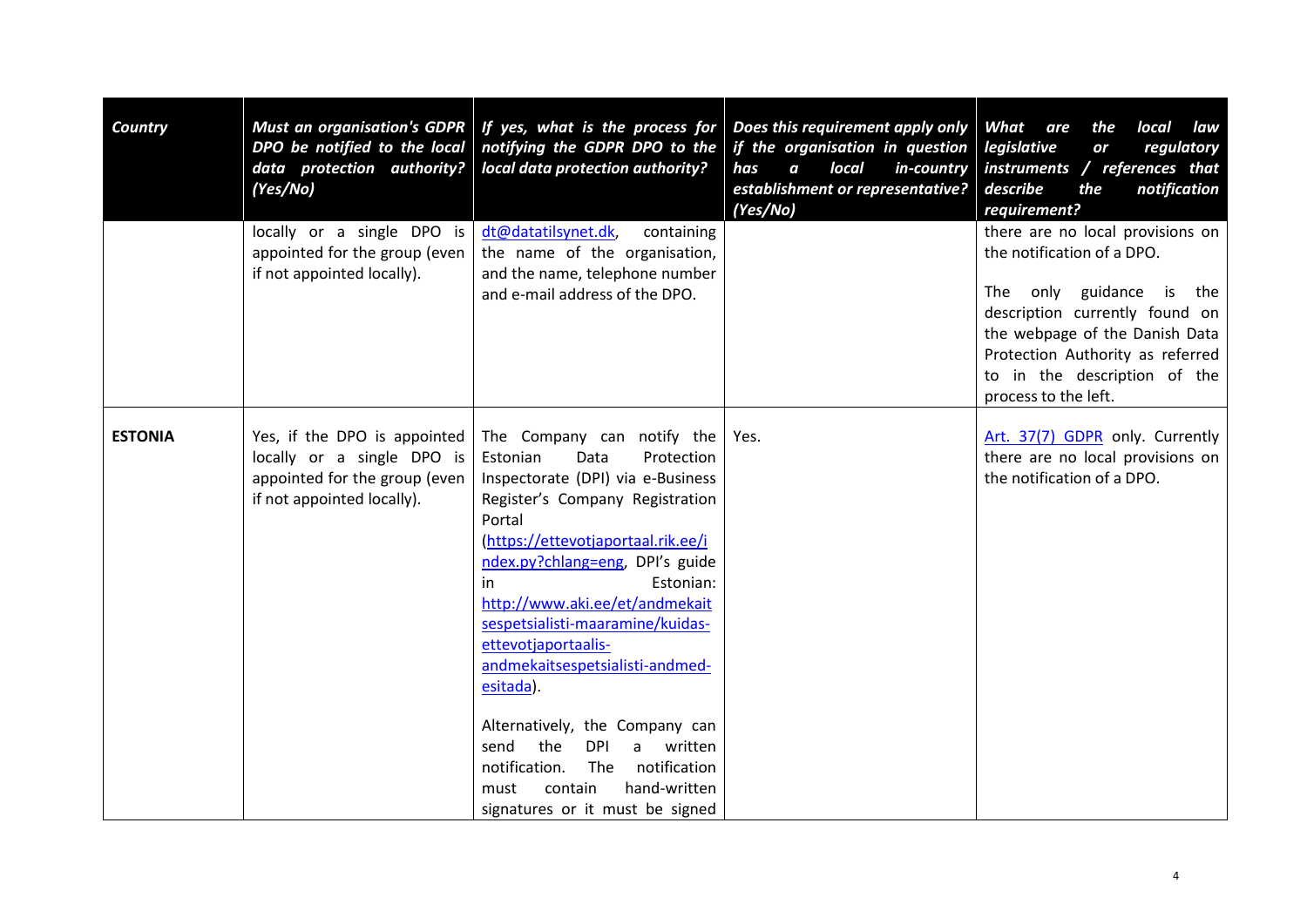| <b>Country</b> | <b>Must an organisation's GDPR</b><br>DPO be notified to the local<br>data protection authority?<br>(Yes/No)              | If yes, what is the process for<br>notifying the GDPR DPO to the<br>local data protection authority?                                    | Does this requirement apply only<br>if the organisation in question<br>local<br>$\boldsymbol{a}$<br>in-country<br>has<br>establishment or representative?<br>(Yes/No) | What<br>are<br>the<br>local<br>law<br>legislative<br>regulatory<br>or<br>instruments / references that<br>describe<br>the<br>notification<br>requirement?                                                                                         |
|----------------|---------------------------------------------------------------------------------------------------------------------------|-----------------------------------------------------------------------------------------------------------------------------------------|-----------------------------------------------------------------------------------------------------------------------------------------------------------------------|---------------------------------------------------------------------------------------------------------------------------------------------------------------------------------------------------------------------------------------------------|
|                |                                                                                                                           | digitally.                                                                                                                              |                                                                                                                                                                       |                                                                                                                                                                                                                                                   |
| <b>FINLAND</b> | Yes, if the DPO is appointed<br>locally or a single DPO is<br>appointed for the group (even<br>if not appointed locally). | Finnish<br>DPA's<br>website<br>The<br>provides an online form to<br>communicate the DPO's contact<br>details.                           | Unclear.<br>No explicit limitation<br>under local law.                                                                                                                | Art. 37(7) GDPR only. Currently<br>there are no local provisions on<br>the notification of a DPO.                                                                                                                                                 |
| <b>FRANCE</b>  | No. Only a locally appointed<br>DPO need be notified.                                                                     | The designation process of a local<br>DPO in France consists in the<br>submission of an online form<br>available on the CNIL's website. | Yes.                                                                                                                                                                  | The provisions concerning the<br>designation of a local DPO can be<br>found under articles 22 of the<br>Data Protection Act of 6 January<br>1978 (amended) and articles 42<br>to 46 of the implementing Decree<br>n°2005-1309 of 20 October 2005. |
| <b>GERMANY</b> | Yes, if the DPO is appointed<br>locally or a single DPO is<br>appointed for the group (even<br>if not appointed locally). | Several regulators of the various<br>Länder already have a website up<br>or a pdf document for an online<br>registration.               | Yes.                                                                                                                                                                  | Art. 37(7) GDPR only. Currently<br>there are no local provisions on<br>the notification of a DPO.                                                                                                                                                 |
| <b>GREECE</b>  | Yes, if the DPO is appointed<br>locally or a single DPO is<br>appointed for the group (even<br>if not appointed locally). | DPA's<br>website<br>Greek<br>The<br>provides a special form and an<br>email address where the DPO's<br>details must be sent.            | Unclear. No explicit limitation<br>under local law.                                                                                                                   | Draft<br>local<br>privacy<br>law<br>implementing Art. 37(7) GDPR.                                                                                                                                                                                 |
| <b>HUNGARY</b> | locally or a single DPO is                                                                                                | Yes, if the DPO is appointed There will be an online platform<br>on the website of the Hungarian                                        | Yes.                                                                                                                                                                  | Art. 37(7) GDPR only. Currently<br>there are no local provisions on                                                                                                                                                                               |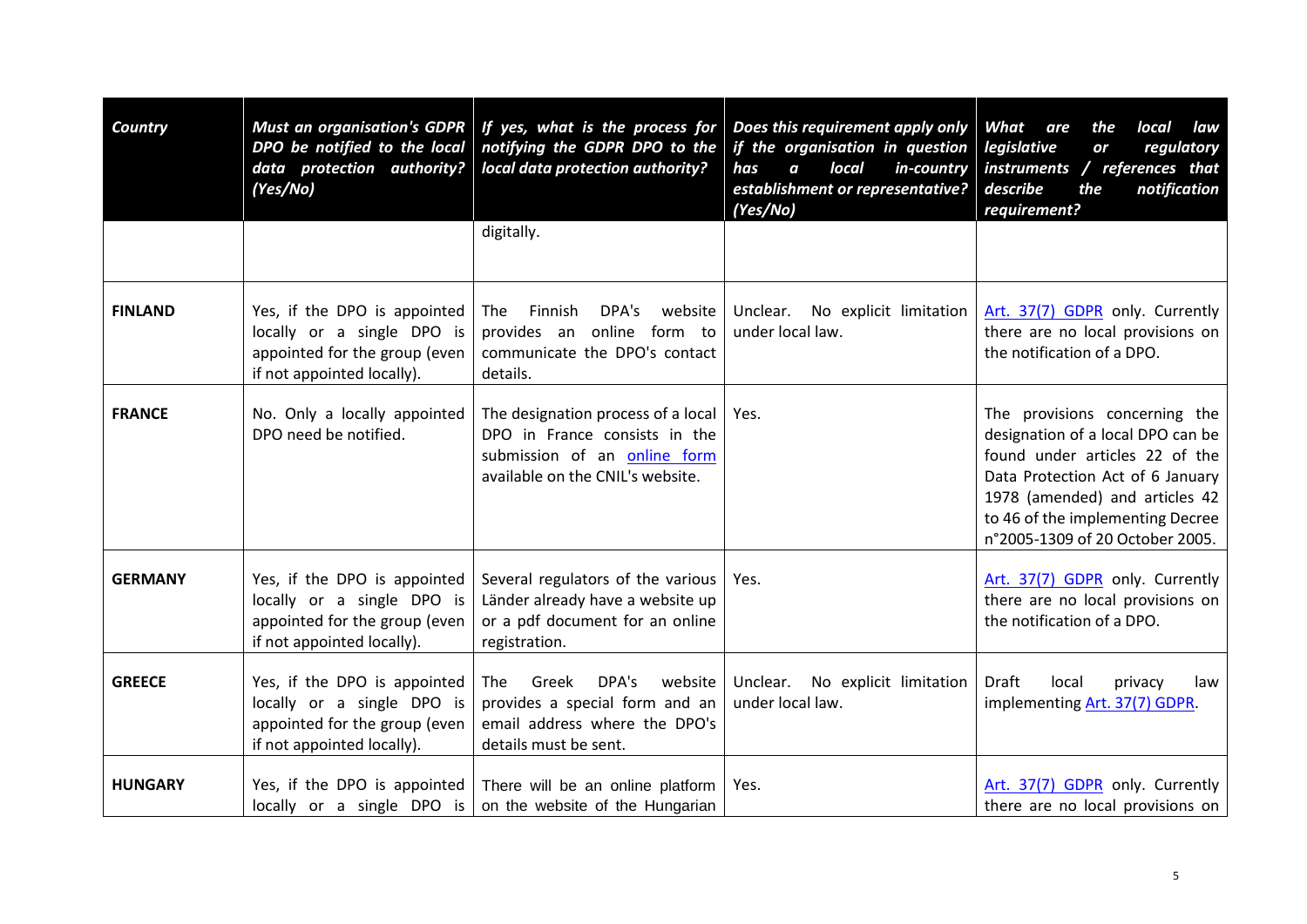| <b>Country</b> | DPO be notified to the local<br>data protection authority?<br>(Yes/No)                                                    | Must an organisation's GDPR   If yes, what is the process for<br>notifying the GDPR DPO to the<br>local data protection authority?                                                                                    | Does this requirement apply only<br>if the organisation in question<br>local<br>has<br>$\boldsymbol{a}$<br>in-country<br>establishment or representative?<br>(Yes/No) | What<br>are<br>the<br>local<br>law<br>legislative<br>regulatory<br>or<br>instruments / references that<br>notification<br>describe<br>the<br>requirement? |
|----------------|---------------------------------------------------------------------------------------------------------------------------|-----------------------------------------------------------------------------------------------------------------------------------------------------------------------------------------------------------------------|-----------------------------------------------------------------------------------------------------------------------------------------------------------------------|-----------------------------------------------------------------------------------------------------------------------------------------------------------|
|                | appointed for the group (even<br>if not appointed locally).                                                               | DPA (naih.hu) for the registration<br>of the DPOs. This platform<br>currently is under construction,<br>but it is expected to go live soon.<br>Until<br>then<br>registrations<br>are<br>via<br>accepted<br>e-mail     |                                                                                                                                                                       | the notification of a DPO.                                                                                                                                |
|                |                                                                                                                           | (ugyfelszolgalat@naih.hu).<br>We<br>are not aware whether<br>the<br>platform will be available in<br>English.                                                                                                         |                                                                                                                                                                       |                                                                                                                                                           |
| <b>ICELAND</b> | Yes, if the DPO is appointed<br>locally or a single DPO is<br>appointed for the group (even<br>if not appointed locally). | The notification is made via the<br>DPA's<br>email<br>address<br>(postur@personuvernd.is).                                                                                                                            | Yes.                                                                                                                                                                  | Art. 37(7) GDPR only. Currently<br>there are no local provisions on<br>the notification of a DPO.                                                         |
| <b>IRELAND</b> | Yes, if the DPO is appointed<br>locally or a single DPO is<br>appointed for the group (even<br>if not appointed locally). | Where applicable, the Irish Data<br>Protection Commission should be<br>notified by means of the DPO<br>Notification Form available on<br>https://www.dataprotection.ie/d<br>ocs/DPO-Notification-<br>Form/m/1723.htm. | Yes.                                                                                                                                                                  | Art. 37(7) GDPR only. Currently<br>there are no local provisions on<br>the notification of a DPO.                                                         |
| <b>ITALY</b>   | Yes, if the DPO is appointed<br>locally or a single DPO is<br>appointed for the group (even<br>if not appointed locally). | The designation process of a local<br>DPO in Italy consists in the<br>submission of an online form<br>available on the Garante's                                                                                      | Yes.                                                                                                                                                                  | Art. 37(7) GDPR only. Currently<br>there are no local provisions on<br>the notification of a DPO.                                                         |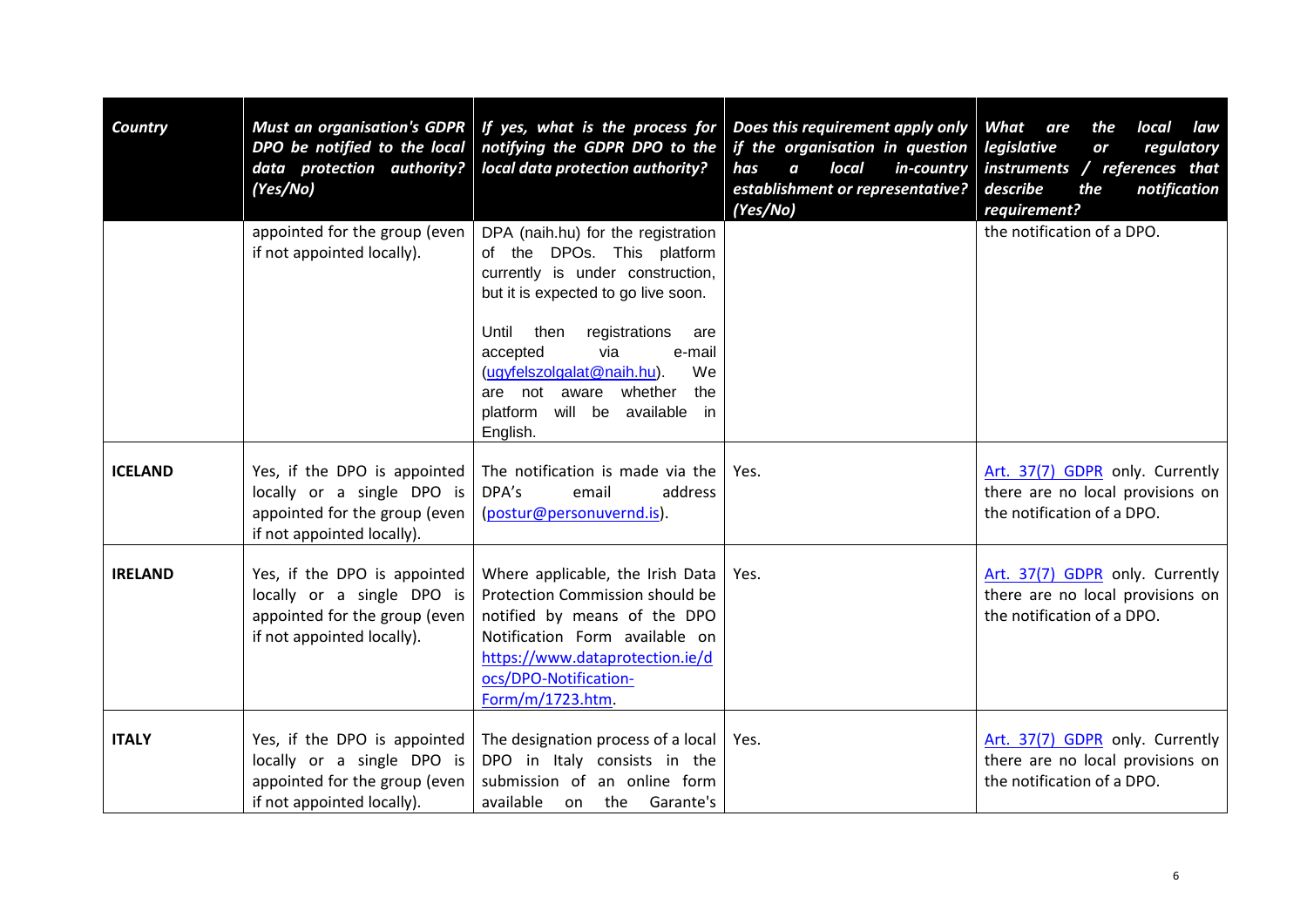| Country              | <b>Must an organisation's GDPR</b><br>DPO be notified to the local<br>data protection authority?<br>(Yes/No)              | If yes, what is the process for<br>notifying the GDPR DPO to the<br>local data protection authority?                                                                                                                                                                                                                                                                                                                                                            | Does this requirement apply only<br>if the organisation in question   legislative<br>local<br>has<br>$\boldsymbol{a}$<br>in-country<br>establishment or representative?<br>(Yes/No) | What<br>are<br>the<br>local<br>law<br>regulatory<br>or<br>instruments / references that<br>describe<br>notification<br>the<br>requirement?                             |
|----------------------|---------------------------------------------------------------------------------------------------------------------------|-----------------------------------------------------------------------------------------------------------------------------------------------------------------------------------------------------------------------------------------------------------------------------------------------------------------------------------------------------------------------------------------------------------------------------------------------------------------|-------------------------------------------------------------------------------------------------------------------------------------------------------------------------------------|------------------------------------------------------------------------------------------------------------------------------------------------------------------------|
|                      |                                                                                                                           | website.<br>https://servizi.gpdp.it/comunicaz<br>ione-rpd/).                                                                                                                                                                                                                                                                                                                                                                                                    |                                                                                                                                                                                     | However, the Garante's website<br>provides instructions for filling<br>the online form are available.<br>https://www.garanteprivacy.it/g<br>arante/doc.jsp?ID=9167361. |
| <b>LATVIA</b>        | Yes, if the DPO is appointed<br>locally or a single DPO is<br>appointed for the group (even<br>if not appointed locally). | notification<br>the<br>$\mathsf{A}$<br>on<br>appointment of a DPO<br>is is<br>submitted by post or by e-mail<br>using the contact information on<br>the DPA website. The notification<br>must take the form of an official<br>petition or a letter. The notifier<br>provide the<br>contact<br>must<br>information of the DPO, basic<br>company information of the<br>appointer, and state the legal<br>document on the basis of which<br>the DPO was appointed. | Yes.                                                                                                                                                                                | Art. 37(7) GDPR only. Currently<br>there are no local provisions on<br>the notification of a DPO.                                                                      |
| <b>LIECHTENSTEIN</b> | Yes, if the DPO is appointed<br>locally or a single DPO is<br>appointed for the group (even<br>if not appointed locally). | In general notification via email is<br>sufficient.<br>In addition, the<br>Liechtenstein Data Protection<br>Office's (DPO) website provides<br>an online form to communicate<br>DPO's<br>the<br>contact<br>details.                                                                                                                                                                                                                                             | Unclear. No explicit limitation<br>under local law.                                                                                                                                 | Art. 37(7) GDPR only. Currently<br>there are no local provisions on<br>the notification of a DPO.                                                                      |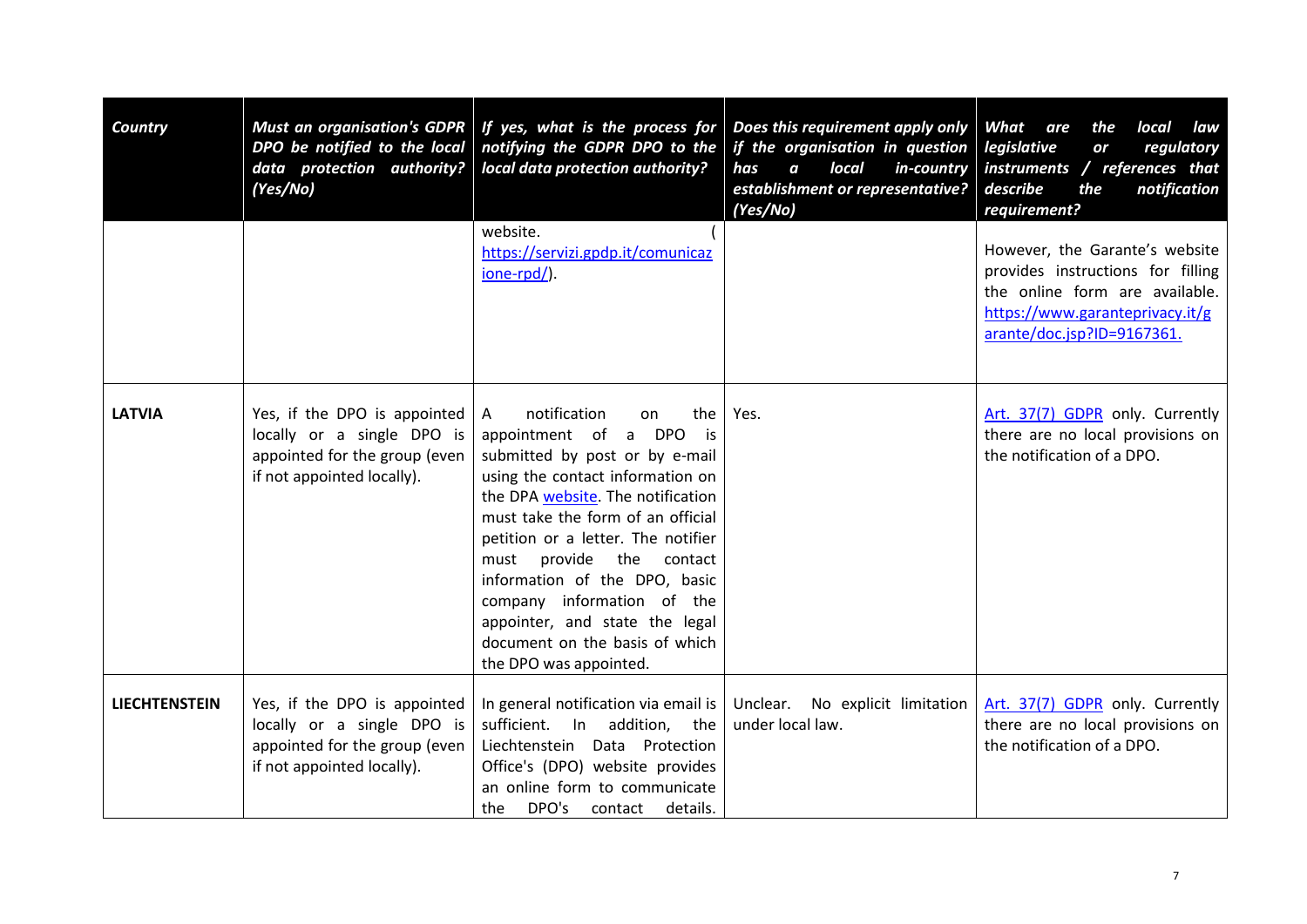| Country           | <b>Must an organisation's GDPR</b><br>DPO be notified to the local<br>data protection authority?<br>(Yes/No)                                                  | If yes, what is the process for<br>notifying the GDPR DPO to the<br>local data protection authority?                                                                                                 | Does this requirement apply only<br>if the organisation in question<br>local<br>has<br>$\boldsymbol{a}$<br>in-country<br>establishment or representative?<br>(Yes/No) | What<br>local<br>are<br>the<br>law<br>legislative<br>regulatory<br>or<br>instruments / references that<br>describe<br>notification<br>the<br>requirement?                                                                                                                               |
|-------------------|---------------------------------------------------------------------------------------------------------------------------------------------------------------|------------------------------------------------------------------------------------------------------------------------------------------------------------------------------------------------------|-----------------------------------------------------------------------------------------------------------------------------------------------------------------------|-----------------------------------------------------------------------------------------------------------------------------------------------------------------------------------------------------------------------------------------------------------------------------------------|
|                   |                                                                                                                                                               | (https://www.llv.li/#/1901/neu-<br>datenschutzbeauftragter-gem-<br>art--dsgvo).                                                                                                                      |                                                                                                                                                                       |                                                                                                                                                                                                                                                                                         |
| <b>LITHUANIA</b>  | Yes, if the DPO is appointed<br>locally or a single DPO is<br>appointed for the group (even<br>if not appointed locally).                                     | The Lithuanian DPA's website<br>provides an online form to<br>communicate the DPO's contact<br>details<br>(https://www.ada.lt/go.php/lit/P<br>ranesimas-apie-duomenu-<br>apsaugos-pareiguna-bdar/4). | Yes.                                                                                                                                                                  | Art. 37(7) GDPR only. Currently<br>there are no local provisions on<br>the notification of a DPO.<br>However,<br>there<br>is<br>public<br>consultation on the Lithuanian<br>DPA's website, which describes<br>how to inform the State Data<br>Protection Inspectorate about<br>the DPO. |
| <b>LUXEMBOURG</b> | Yes, if the DPO is appointed<br>locally or a single DPO is<br>appointed for the group (even<br>if not appointed locally).                                     | An online form available on the<br>CNPD's<br>website<br>must<br>be<br>completed.<br>https://cnpd.public.lu/en/profess<br>ionnels/dpo.html.                                                           | Yes.                                                                                                                                                                  | Art. 37(7) GDPR only. Currently<br>there are no local provisions on<br>the notification of a DPO.                                                                                                                                                                                       |
| <b>MALTA</b>      | No. Only a locally appointed<br>DPO need be notified, unless<br>local Data Protection<br>the<br>Authority acts as the lead<br>authority for the organisation. | The designation process of a local<br>DPO in Malta consists in the<br>notification of the details which<br>need to be sent including the<br>name of Data Controller, Name                            | Unclear.<br>No explicit limitation<br>under local law.                                                                                                                | Art. 37(7) GDPR only. Currently<br>there are no local provisions on<br>the notification of a DPO.                                                                                                                                                                                       |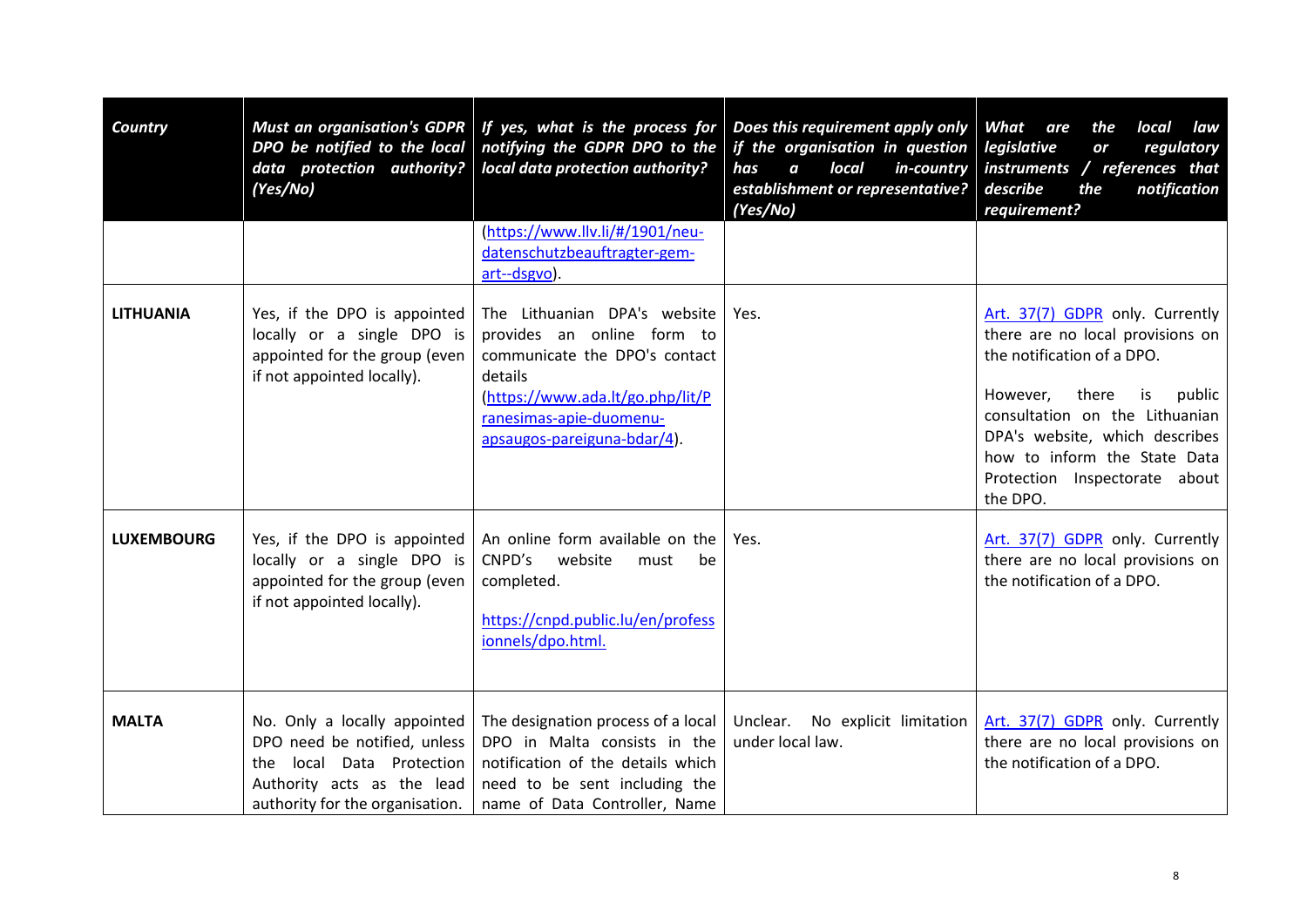| Country            | <b>Must an organisation's GDPR</b><br>DPO be notified to the local<br>data protection authority?<br>(Yes/No)                                                  | If yes, what is the process for<br>notifying the GDPR DPO to the<br>local data protection authority?                                                                                                                                                                                       | Does this requirement apply only<br>if the organisation in question   legislative<br>local<br>in-country<br>has<br>$\boldsymbol{a}$<br>establishment or representative?<br>(Yes/No)                                                               | What<br>are<br>the<br>local<br>law<br>regulatory<br>or<br>instruments / references that<br>describe<br>the<br>notification<br>requirement? |
|--------------------|---------------------------------------------------------------------------------------------------------------------------------------------------------------|--------------------------------------------------------------------------------------------------------------------------------------------------------------------------------------------------------------------------------------------------------------------------------------------|---------------------------------------------------------------------------------------------------------------------------------------------------------------------------------------------------------------------------------------------------|--------------------------------------------------------------------------------------------------------------------------------------------|
|                    |                                                                                                                                                               | DPO,<br>Position,<br>Mailing<br>of<br>Address, Email Address, Contact<br>Number, Nature of Business,<br>Date of<br>Appointment<br>and whether the DPO is fulfilling<br>role for other<br>this<br>data<br>controllers. This is sent via email<br>to idpc.info@idpc.org.mt.                  |                                                                                                                                                                                                                                                   |                                                                                                                                            |
| <b>NETHERLANDS</b> | No. Only a locally appointed<br>DPO need be notified, unless<br>local Data Protection<br>the<br>Authority acts as the lead<br>authority for the organisation. | The designation process of a DPO<br>in the Netherlands consists in the<br>submission of an online form<br>available on the website of the<br>Autoriteit<br>Persoonsgegevens<br>(https://autoriteitpersoonsgegev<br>ens.nl/nl/aanmeldenfg).                                                 | Yes.                                                                                                                                                                                                                                              | Art. 37(7) GDPR only. Currently<br>there are no local provisions on<br>the notification of a DPO.                                          |
| <b>NORWAY</b>      | No. Only a locally appointed<br>DPO need be notified, unless<br>the local Data Protection<br>Authority acts as the lead<br>authority for the organisation.    | The registration of a DPO in<br>Norway shall be done by<br>submission of an online form<br>available on the website of Altinn<br>(https://www.altinn.no/en/forms<br>-overview/data-protection-<br>authority/registeringsskjema-for-<br>personvernombud/)<br>Registration via Altinn is not | It will apply to any<br>No.<br>organisation that is either (a)<br>locally,<br>established<br>(b)<br>or<br>processes personal data in the<br>course of providing goods and<br>services to, or monitoring the<br>behaviour of, individuals locally. | Art. 37 (7) GDPR, as well as the<br>amended Personal Data Act<br>Chapter 2.                                                                |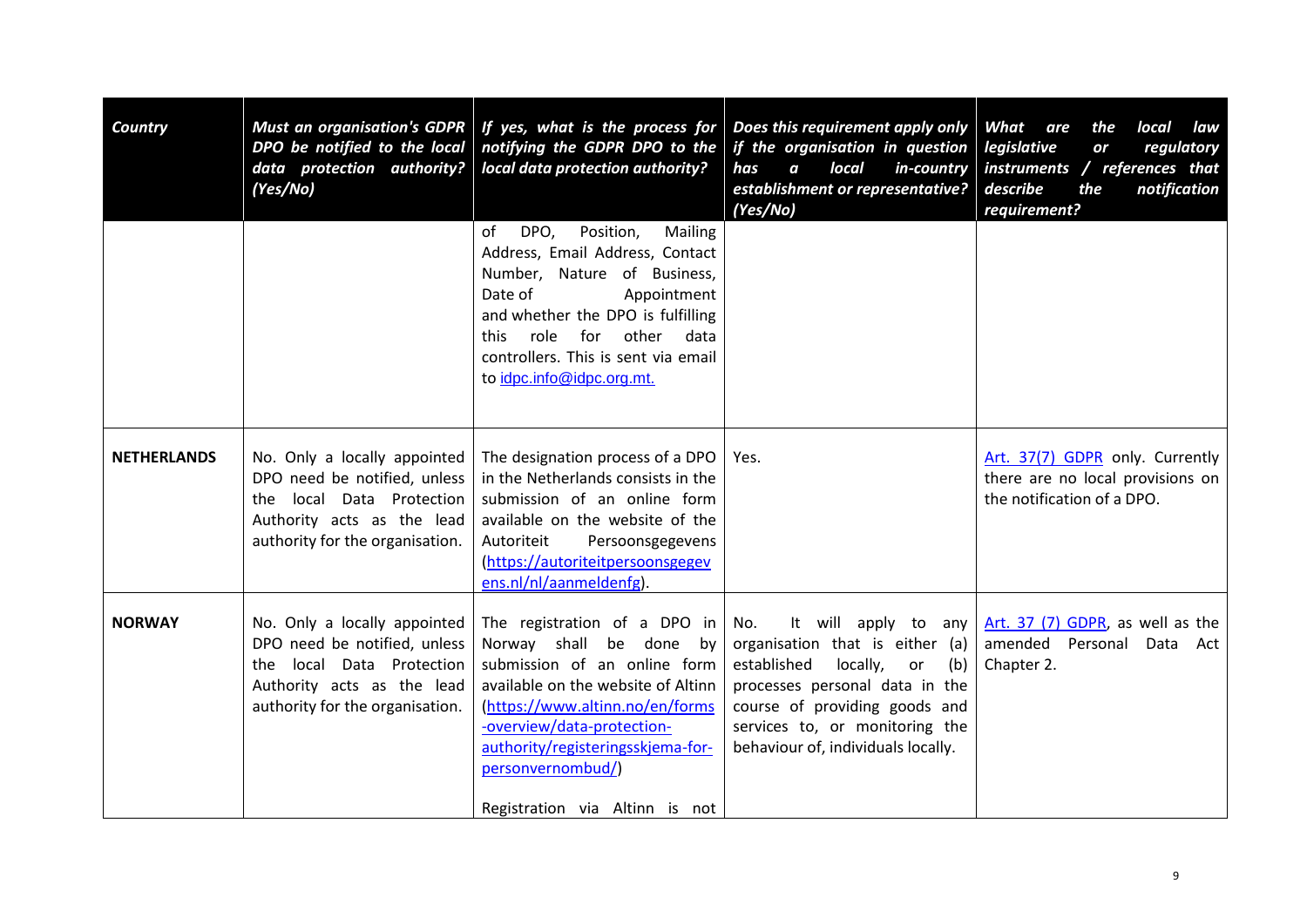| Country         | <b>Must an organisation's GDPR</b><br>DPO be notified to the local<br>data protection authority?<br>(Yes/No)              | If yes, what is the process for<br>notifying the GDPR DPO to the<br>local data protection authority?                                                                                                                                   | Does this requirement apply only<br>if the organisation in question<br>local<br>in-country<br>has<br>$\boldsymbol{a}$<br>establishment or representative?<br>(Yes/No)                                                                                                                                                      | What<br>are<br>the<br>local<br>law<br>legislative<br>regulatory<br>or<br>instruments / references that<br>describe<br>notification<br>the<br>requirement?                                                                                                                            |
|-----------------|---------------------------------------------------------------------------------------------------------------------------|----------------------------------------------------------------------------------------------------------------------------------------------------------------------------------------------------------------------------------------|----------------------------------------------------------------------------------------------------------------------------------------------------------------------------------------------------------------------------------------------------------------------------------------------------------------------------|--------------------------------------------------------------------------------------------------------------------------------------------------------------------------------------------------------------------------------------------------------------------------------------|
|                 |                                                                                                                           | possible for DPOs with a foreign<br>postal address. In such cases,<br>registration must be done via<br>email to the Norwegian DPA<br>(personvernombud@datatilsynet<br>.no).                                                            |                                                                                                                                                                                                                                                                                                                            |                                                                                                                                                                                                                                                                                      |
| <b>POLAND</b>   | Yes, if the DPO is appointed<br>locally or a single DPO is<br>appointed for the group (even<br>if not appointed locally). | Polish<br>DPA's<br>website<br><b>The</b><br>provides an online form to notify<br>the local DPO to the Polish Data<br>Protection Authority.                                                                                             | Yes.<br>Note that according to Polish<br>DPA (https://uodo.gov.pl/): "A<br>controller<br>whose<br>main<br>establishment is in<br>another<br>country and which has a branch<br>in Poland is obliged to notify the<br>Polish DPA of the designation of a<br>DPO via the branch office if such<br>a DPO has been designated." | See:<br>Article 8-11 of the Polish<br>Data Protection Act (art.<br>$8-11$ ;<br>Instructions for filing an<br>on-line<br>form:<br>https://ewnioski.biznes.g<br>ov.pl/suppliant/upage/ge<br>neral/unauth step0.page<br>?eservice=871&type=pro<br>cedura, wniosek&referer=<br>external. |
| <b>PORTUGAL</b> | Yes, if the DPO is appointed<br>locally or a single DPO is<br>appointed for the group (even<br>if not appointed locally). | The Portuguese DPA's website<br>provides an online form to notify<br>the local DPO to the Portuguese<br>Protection<br>Authority<br>Data<br>(https://www.cnpd.pt/DPO/).<br>The form is in Portuguese and<br>requires information on the | Yes.                                                                                                                                                                                                                                                                                                                       | Art. 37(7) GDPR only. Currently<br>there are no local provisions on<br>the notification of a DPO.                                                                                                                                                                                    |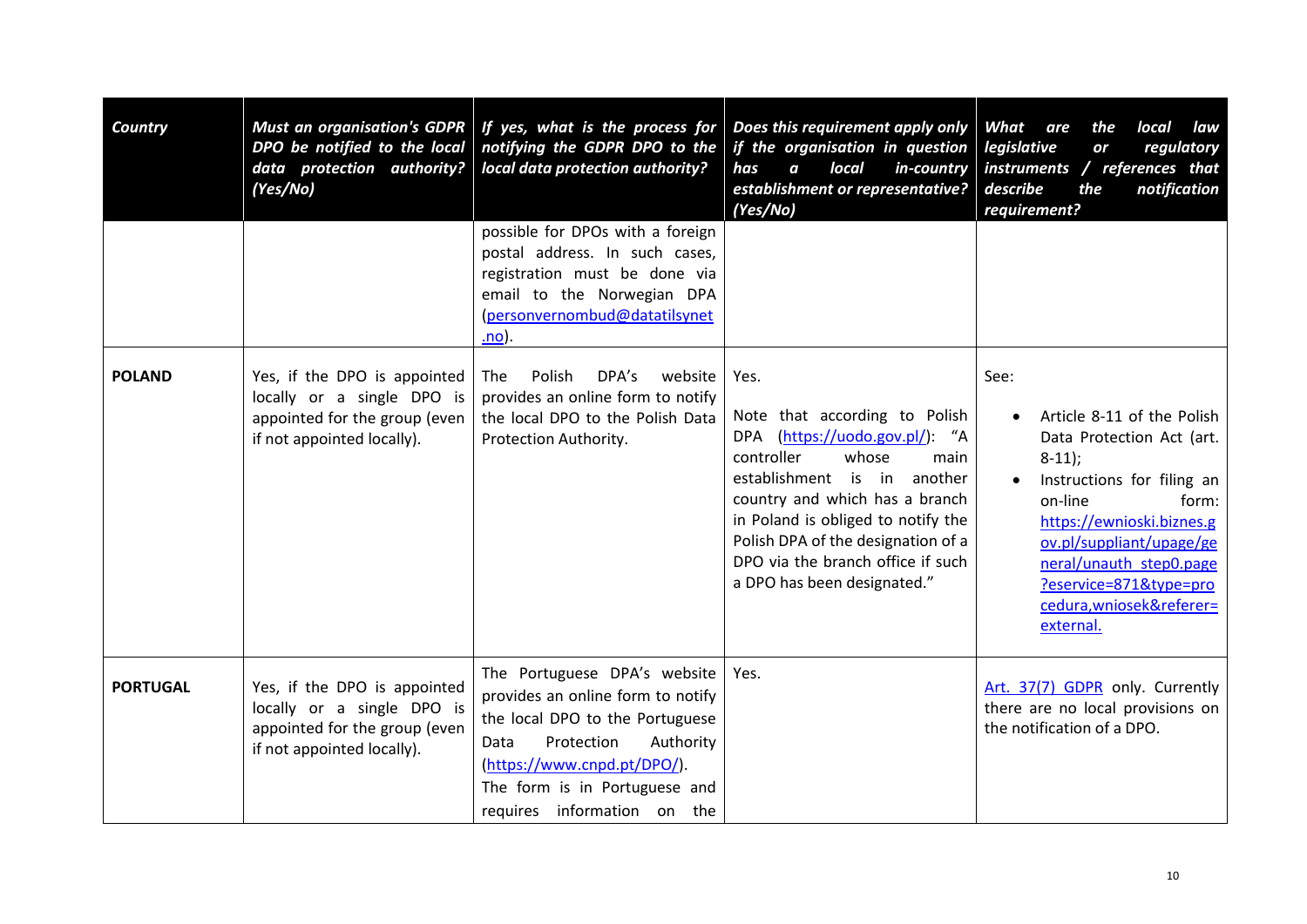| Country         | DPO be notified to the local<br>data protection authority?<br>(Yes/No)                                                                                        | Must an organisation's GDPR   If yes, what is the process for<br>notifying the GDPR DPO to the<br>local data protection authority?<br>organisation as well on the DPO.                                                                                                                                                                                                                                                                                             | Does this requirement apply only<br>if the organisation in question   legislative<br>has<br>$\boldsymbol{a}$<br>local<br>in-country<br>establishment or representative?<br>(Yes/No) | What<br>are<br>the<br>local<br>law<br>regulatory<br>or<br>instruments / references that<br>describe<br>the<br>notification<br>requirement?                                                                                         |
|-----------------|---------------------------------------------------------------------------------------------------------------------------------------------------------------|--------------------------------------------------------------------------------------------------------------------------------------------------------------------------------------------------------------------------------------------------------------------------------------------------------------------------------------------------------------------------------------------------------------------------------------------------------------------|-------------------------------------------------------------------------------------------------------------------------------------------------------------------------------------|------------------------------------------------------------------------------------------------------------------------------------------------------------------------------------------------------------------------------------|
| <b>ROMANIA</b>  | Yes, if the DPO is appointed<br>locally or a single DPO is<br>appointed for the group (even<br>if not appointed locally).                                     | The designation process of a local<br>DPO in Romania consists in the<br>submission of an online form<br>available on the DPA's website.<br>(http://www.dataprotection.ro).                                                                                                                                                                                                                                                                                         | Yes.                                                                                                                                                                                | Art. 37(7) GDPR only. Currently<br>there are no local provisions on<br>the notification of a DPO.<br>However, instructions for filling<br>the online form are available on<br>DPA's<br>website.<br>(http://www.dataprotection.ro). |
| <b>SLOVAKIA</b> | No. Only a locally appointed<br>DPO need be notified, unless<br>local Data Protection<br>the<br>Authority acts as the lead<br>authority for the organisation. | online form (in Slovak,<br>An<br>available<br>at<br>https://dataprotection.gov.sk/uo<br>ou/zo/register-zo) can be used to<br>communicate the contact details<br>of the DPO.<br>The contact details can also be<br>communicated using regular mail<br>to the Office for Personal Data<br>Protection at its address Hraničná<br>12, 820 07 Bratislava 27 or e-mail<br>to statny.dozor@pdp.gov.sk.<br>However, the subject should<br>choose only one of the available | Yes.                                                                                                                                                                                | Art. 37(7) GDPR and Section 44<br>(8) of the Act on personal data<br>protection.                                                                                                                                                   |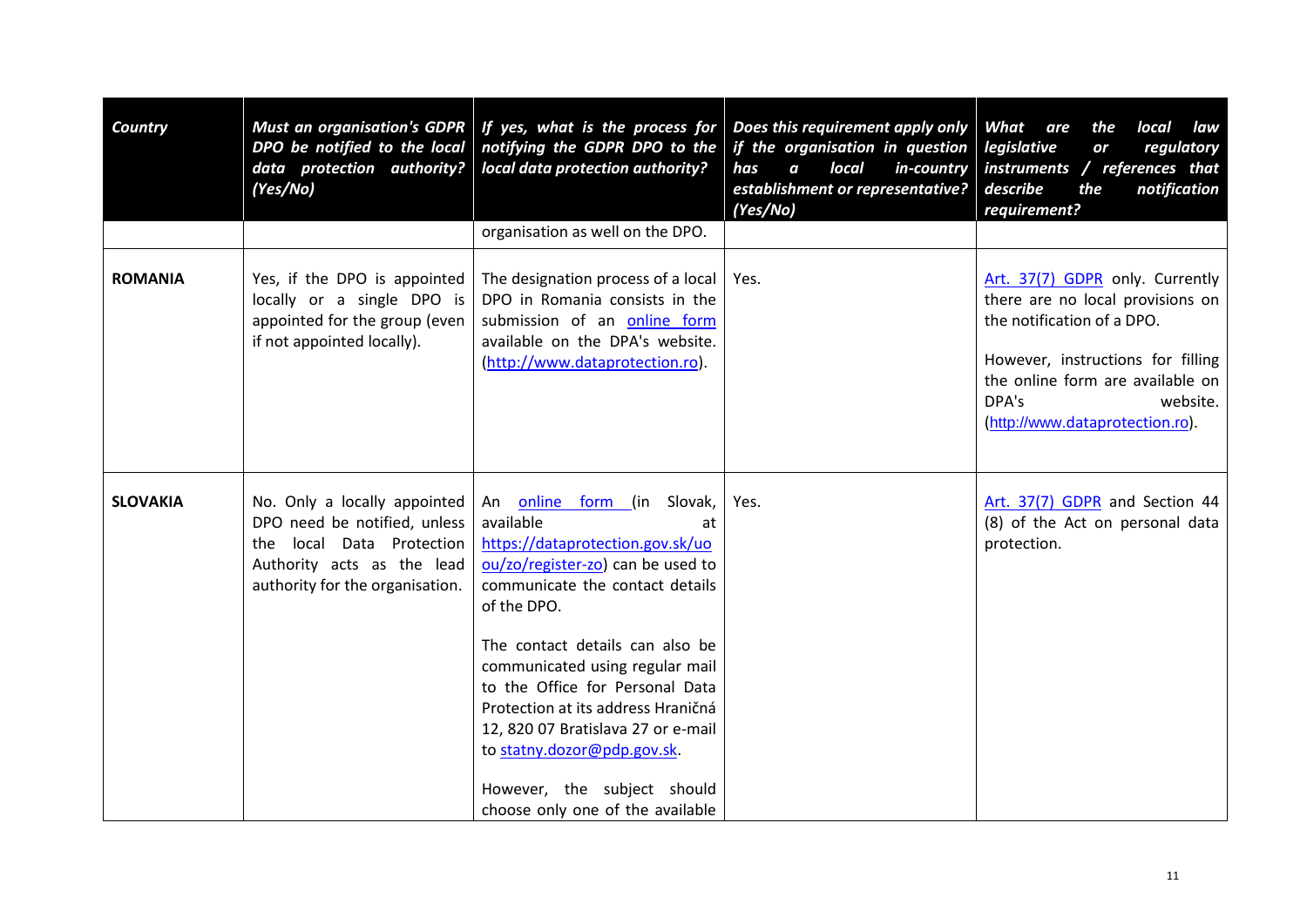| <b>Country</b>  | <b>Must an organisation's GDPR</b><br>DPO be notified to the local<br>data protection authority?<br>(Yes/No)                                                                                            | If yes, what is the process for<br>notifying the GDPR DPO to the<br>local data protection authority?                                                                                                                                                                                                                                                    | Does this requirement apply only<br>if the organisation in question<br>local<br>$in$ -country<br>has<br>$\boldsymbol{a}$<br>establishment or representative?<br>(Yes/No)                                                                          | What<br>are<br>the<br>local<br>law<br>legislative<br>regulatory<br>or<br>instruments / references that<br>describe<br>notification<br>the<br>requirement?                                                                                                                                                                                                                                                                                                             |
|-----------------|---------------------------------------------------------------------------------------------------------------------------------------------------------------------------------------------------------|---------------------------------------------------------------------------------------------------------------------------------------------------------------------------------------------------------------------------------------------------------------------------------------------------------------------------------------------------------|---------------------------------------------------------------------------------------------------------------------------------------------------------------------------------------------------------------------------------------------------|-----------------------------------------------------------------------------------------------------------------------------------------------------------------------------------------------------------------------------------------------------------------------------------------------------------------------------------------------------------------------------------------------------------------------------------------------------------------------|
|                 |                                                                                                                                                                                                         | means of communication.                                                                                                                                                                                                                                                                                                                                 |                                                                                                                                                                                                                                                   |                                                                                                                                                                                                                                                                                                                                                                                                                                                                       |
| <b>SLOVENIA</b> | Yes, if the DPO is appointed<br>locally or a single DPO is<br>appointed for the group (even<br>if not appointed locally).<br>Please note that this is based<br>on draft legislation not yet<br>adopted. | The notification may be executed<br>by submitting to the Information<br>Commissioner the form available<br>on the IC's webpage, available at:<br>https://www.ip-<br>rs.si/fileadmin/user_upload/doc/<br>obrazci/ZVOP/OBRAZEC -<br>Obvestilo o imenovanju poobl<br>ascene osebe za varstvo osebn<br>ih podatkov.doc.                                     | It will apply to any<br>No.<br>organisation that is either (a)<br>established<br>locally,<br>or<br>(b)<br>processes personal data in the<br>course of providing goods and<br>services to, or monitoring the<br>behaviour of, individuals locally. | The local legislation has not been<br>adopted yet and is not yet<br>applicable in Slovenia. At the<br>moment, the relevant provision is<br>paragraph 3 Art. 43 of the draft<br>Slovenian Data Protection Act.                                                                                                                                                                                                                                                         |
| <b>SPAIN</b>    | Yes, if the DPO is appointed<br>locally or a single DPO is<br>appointed for the group (even<br>if not appointed locally).                                                                               | Notification must be made within<br>a 10 day period following DPO<br>designation.<br>For more information, the URL of<br>the notification procedure and<br>the Guidelines<br>document is<br>available at:<br>https://sedeagpd.gob.es/sede-<br>electronica-<br>web/vistas/formDelegadoProtecc<br>ionDatos/procedimientoDelegad<br>oProteccion.jsf<br>and | Yes.                                                                                                                                                                                                                                              | The amended Spanish<br>Data<br>Protection Act establishes the<br>following:<br>1. Notify<br>the<br>designation,<br>appointment and cessation of<br>a DPO in a 10 day period.<br>2. The list of entities that must<br>have a DPO (e.g. professional<br>bodies,<br>educational<br>network<br>institutions,<br>operators and other electronic<br>communications<br>services<br>they<br>providers<br>whenever<br>process large-scale personal<br>data<br>regularly<br>and |